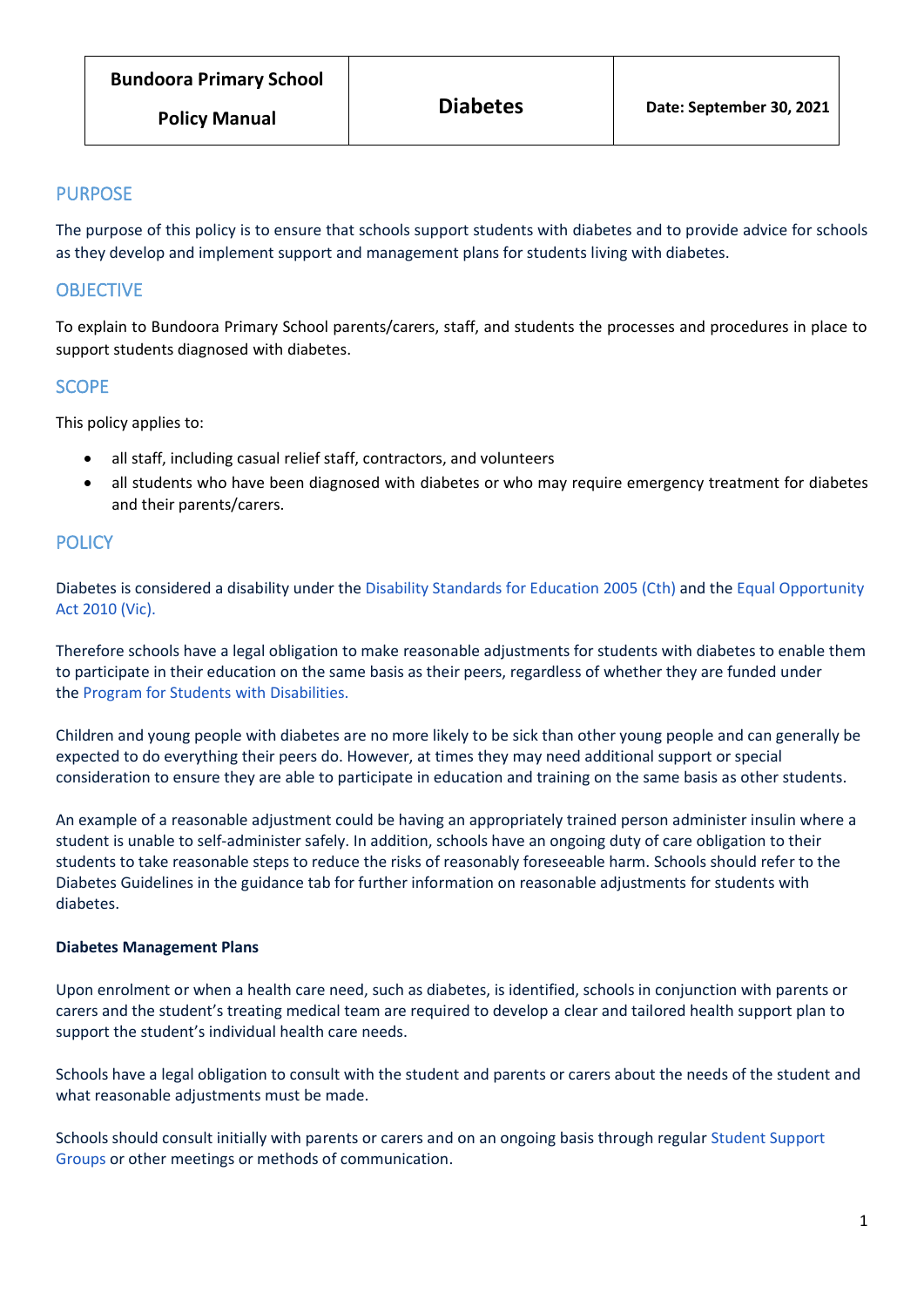Diabetes Management Plans and Action Plans (with companion documents) must be completed and signed by the hospital treating team responsible for the student's diabetes care before being provided to the school by the student's parents or carers.

To ensure all relevant parties have been consulted and agree with the stated plan of care for school the Diabetes Management Plan must be signed by the parent or carer; diabetes educator or doctor (specialist endocrinologist or paediatrician) and the preschool or school principal or head teacher.

The school must develop a Student Health Support Plan in consultation with parents or carers when appropriate for the student and where appropriate the student's treating medical team.

# **Support to students**

A student's individualised Diabetes Management Plan and Diabetes Action Plan documents the treatment prescribed by the diabetes treating team, to manage the condition throughout the school day and when blood glucose falls outside the normal range.

The Student Health Support Plan, to be completed by the school, summarises how schools will implement these plans, including any reasonable adjustments the school will make to support students to participate fully at school.

These plans, once signed by the parents/carers and school representative, authorise the school to provide the prescribed treatment and consent for the agreed supports to be put into place.

Responsible Staff members voluntarily agree to take on responsibility for supporting students with type 1 diabetes, as documented in the Diabetes Management Plan, Diabetes Action Plan, and the Student Health Support Plan. Ideally this role is held by staff members who have regular oversight of the student at school and a close relationship. This could be the classroom or homeroom teacher, school nurse or student welfare coordinator, assistant principal, or office administrator.

It is recommended that at least three people on staff hold the role of Responsible Staff member to allow for staff absences. The principal cannot compel a staff member to become a Responsible Staff member. It is a voluntary role.

For the student health support planning process to be most effective, schools should work closely with families to plan, implement and review agreed strategies to support students to participate fully at school. To achieve this, a focus on communication, training, treatment, and reasonable adjustments is recommended. Refer to [Guidance](https://www2.education.vic.gov.au/pal/diabetes/guidance) tab for further information.

Students should be supported to learn to take responsibility for the management of their own health needs in nonemergency situations where possible. However, diabetes management in younger students may be harder to achieve given their various stages of development and complexity of Blood Glucose Levels (BGL) monitoring and treatment. Individual children will become independent at various ages therefore additional support by educators and support staff may be necessary until this time occurs.

# **Staff training**

Principals must:

- ensure all staff are aware of which students have type 1 diabetes, have a basic understanding of diabetes and know how to safely respond in an emergency
- ensure enough Responsible Staff are trained, capable and available daily to provide the treatment prescribed in a student's individual Diabetes Management Plan and Diabetes Action Plan
- fund and facilitate professional development for school staff, appropriate to a student's individual needs

All staff need: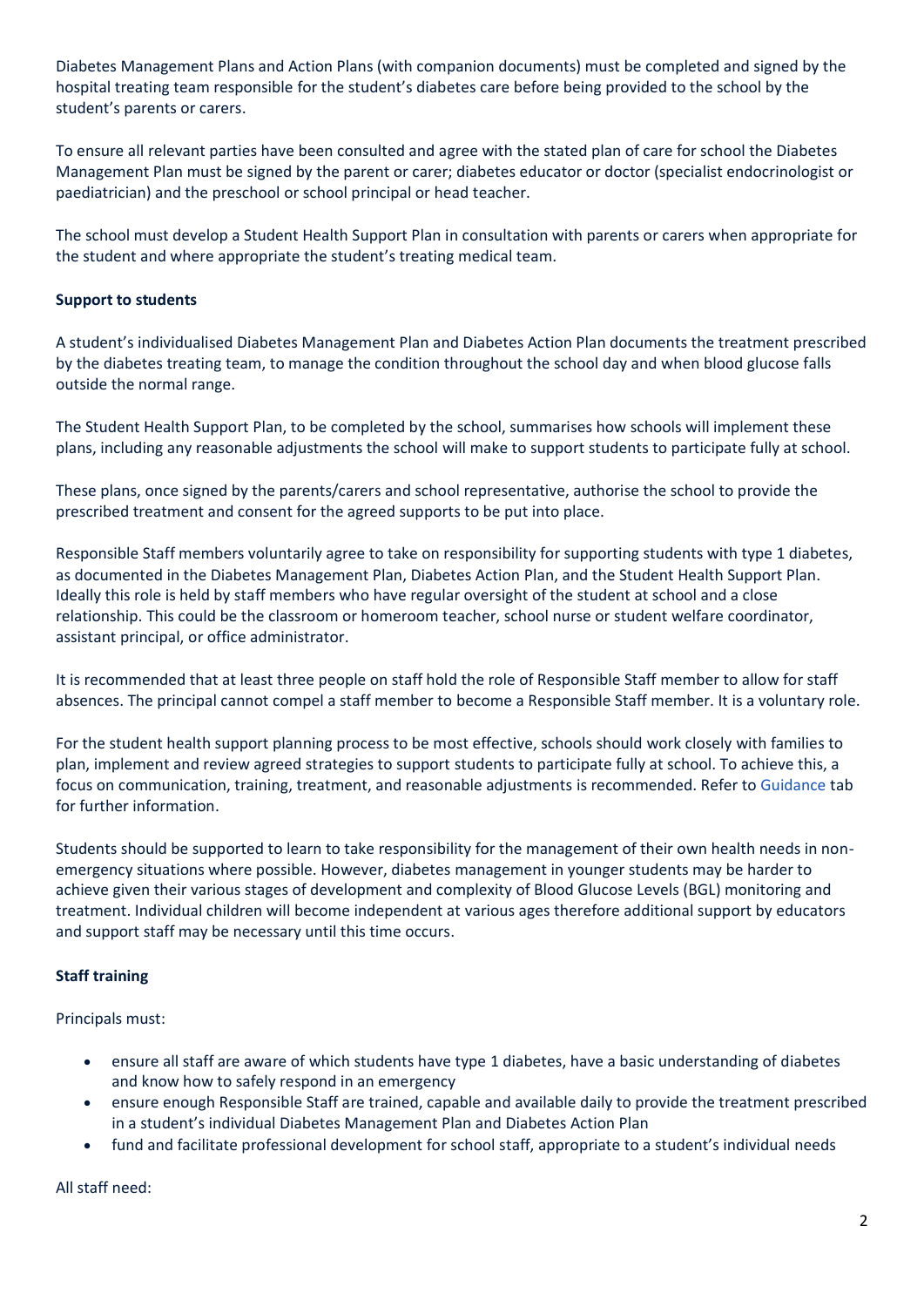• a basic understanding of type 1 diabetes and how to respond in an emergency. It's recommended that schools use the Diabetes Victoria [Diabetes at](https://diabetesatschool.com.au/) School online education package that can be accessed by all school staff.

The 3 to 5-minute, self-directed learning modules will help to ensure that all school staff understand type 1 diabetes and how it impacts on a student's day to day life, provide knowledge about how to respond appropriately to students experiencing hypoglycaemia and hyperglycaemia and information about Diabetes Action and Management plans.

Responsible staff must:

• undertake appropriate training to develop confidence and competence to provide the treatment prescribed in the Diabetes Management Plan and Diabetes Action Plan

Additional resources are also available on the [Resources](https://www2.education.vic.gov.au/pal/diabetes/resources) tab for staff wanting to further their knowledge of type 1 diabetes.

Training seminars for teachers and school support staff to develop confidence and competence in supporting students with diabetes and in implementing a student's Diabetes Management Plan and Diabetes Action Plan are held regularly by Diabetes Victoria. For details on upcoming sessions, refer to: Professional [Development.](https://www.diabetesvic.org.au/how-we-help-detail?tags=Left-Mega-Nav/Schools&content_id=a1R9000000KdapMEAR&bdc=1)

# **Impact at school**

Most students with diabetes can enjoy and participate in school life and curriculum to the full. However, due to their diabetes they may need:

- special consideration when participating in sport, excursions, camps, and other activities
- extra diabetes management plans for overnight camps and excursions prepared by the student's treating medical team
- special consideration during exams and tests
- extra toilet provisions
- extra consideration if unwell
- some individual supervision
- to eat at additional times, especially when involved in physical activity
- special provisions for privacy when checking blood glucose levels and injecting insulin, if required

Students may require some time away from school to attend medical appointments, but in general, attendance at school will not be an ongoing issue.

# **Strategies**

This section describes the different ways schools can support students in managing diabetes and make reasonable adjustments to enable students to participate in their education on the same basis as their peers who don't have diabetes.

# *Monitoring Blood Glucose Levels (BGLs)*

The management of diabetes depends on balancing blood glucose levels. Food (carbohydrate), physical activity, insulin and stress can all impact on an individual's blood glucose levels.

Checking blood glucose levels requires a blood glucose monitor and finger pricking device. Most students should be able to perform BGL checks independently.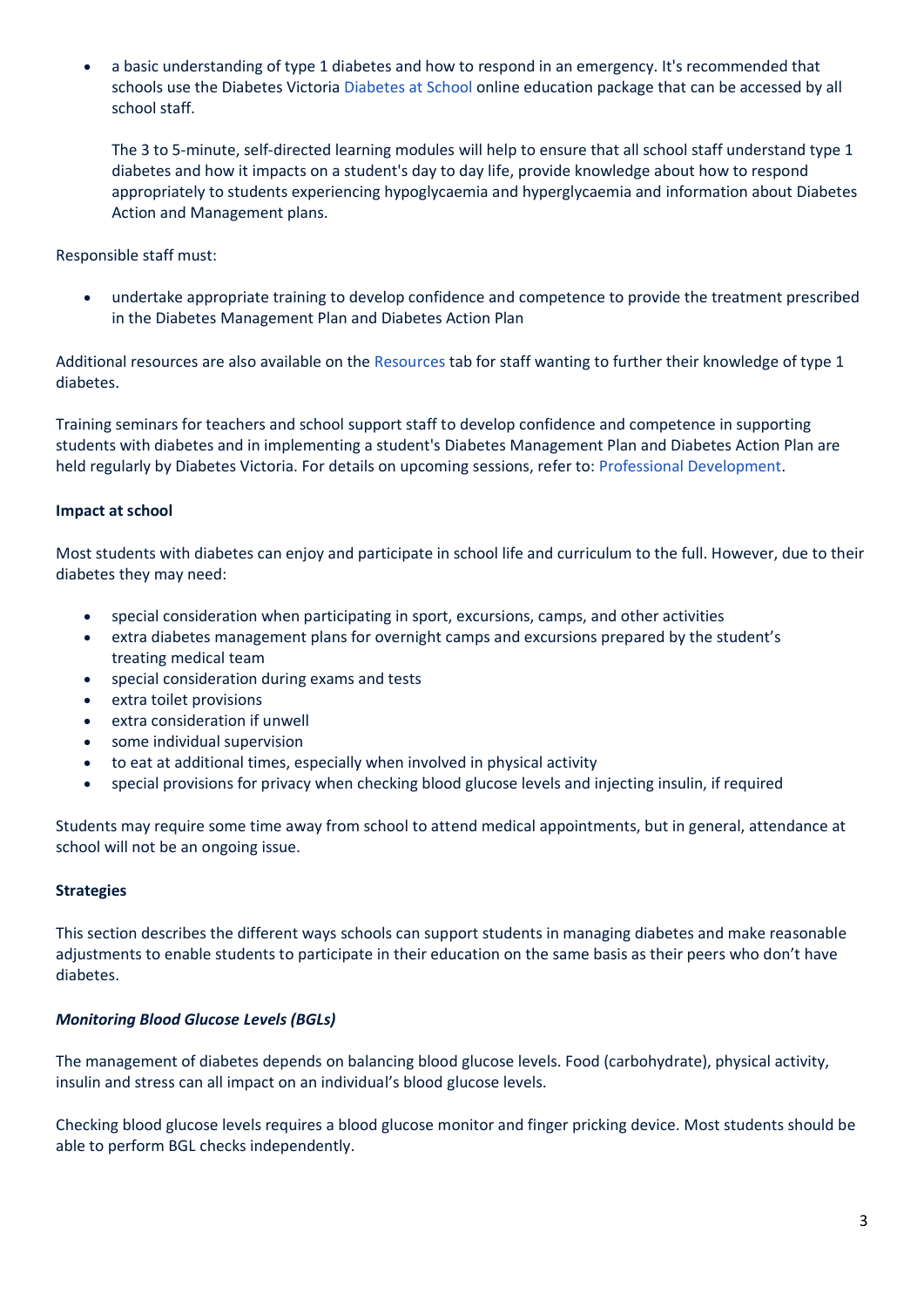A student's Diabetes Management Plan will state monitoring times and the response to the BGL, as well as the method of relaying information about any changes in blood glucose levels to parents or carers. Depending on the student's age, a communication book can be used to provide information about the student's change in BGLs between parents or carers and the school.

Checking of BGL occurs at least four times a day to evaluate the insulin dose. Some of these checks will need to be done at school.

Most students can adequately manage their own BGL monitoring, however each case must be assessed individually, and younger children will need some assistance or supervision.

# *Administering Glucagon*

Glucagon should not be necessary to administer in the day-to-day school context except under certain pre-arranged circumstances. Therefore, it does not appear in the Diabetes Action and Management Plans.

Glucagon is safe to administer with appropriate training. Under the [Drugs, Poisons and Controlled Substances Act](https://www.legislation.vic.gov.au/in-force/acts/drugs-poisons-and-controlled-substances-act-1981)  [1981](https://www.legislation.vic.gov.au/in-force/acts/drugs-poisons-and-controlled-substances-act-1981) (Vic) there is no reason why any trained adult, teacher or school staff member cannot administer a glucagon injection in appropriate circumstances such as when the student is experiencing an severe hypo, preferably confirmed by BGL of <4.0mmol/L, or when an ambulance is greater than 30 minutes away.

It is the principal's responsibility to decide how many staff need to be trained in glucagon administration, but they must ensure that there will be enough trained staff in the school to be able to supervise students and to know how to deal with diabetes emergencies.

Glucagon injection training can be obtained from the diabetes treating team who usually care for the child's diabetes or from other health professionals such as a general practitioner or Division 1 Registered Nurse. It is advised that while a trained parent or legal guardian can provide this training, a health professional is preferred.

# *Administering insulin*

Administration of insulin during school hours may or may not be required as per the student's Diabetes Management Plan.

Students who require assistance to administer their insulin can receive this support from a responsible staff member who has received appropriate training in the administration of insulin. The principal should allocate staff to provide support in consultation with the relevant staff and the parents/carers of the student. Arrangements for administering insulin during school hours must be documented in the Student Health Support Plan.

If insulin is administered at school, the student's parents or carers must provide clear advice regarding the dose and timing as per the Diabetes Management Plan and covered off in the Medication Authority Form.

The student's parents or carers should ensure instructions in these plans are updated as circumstances or health requirements change.

# *Infection control*

Infection control procedures must be followed. These include providing clear instructions to relevant staff on how to prevent infection and cross contamination when checking blood glucose levels and administering insulin. This includes measures such as hand washing, one student or child one device, disposable lancets and syringes and the safe disposal of all medical waste.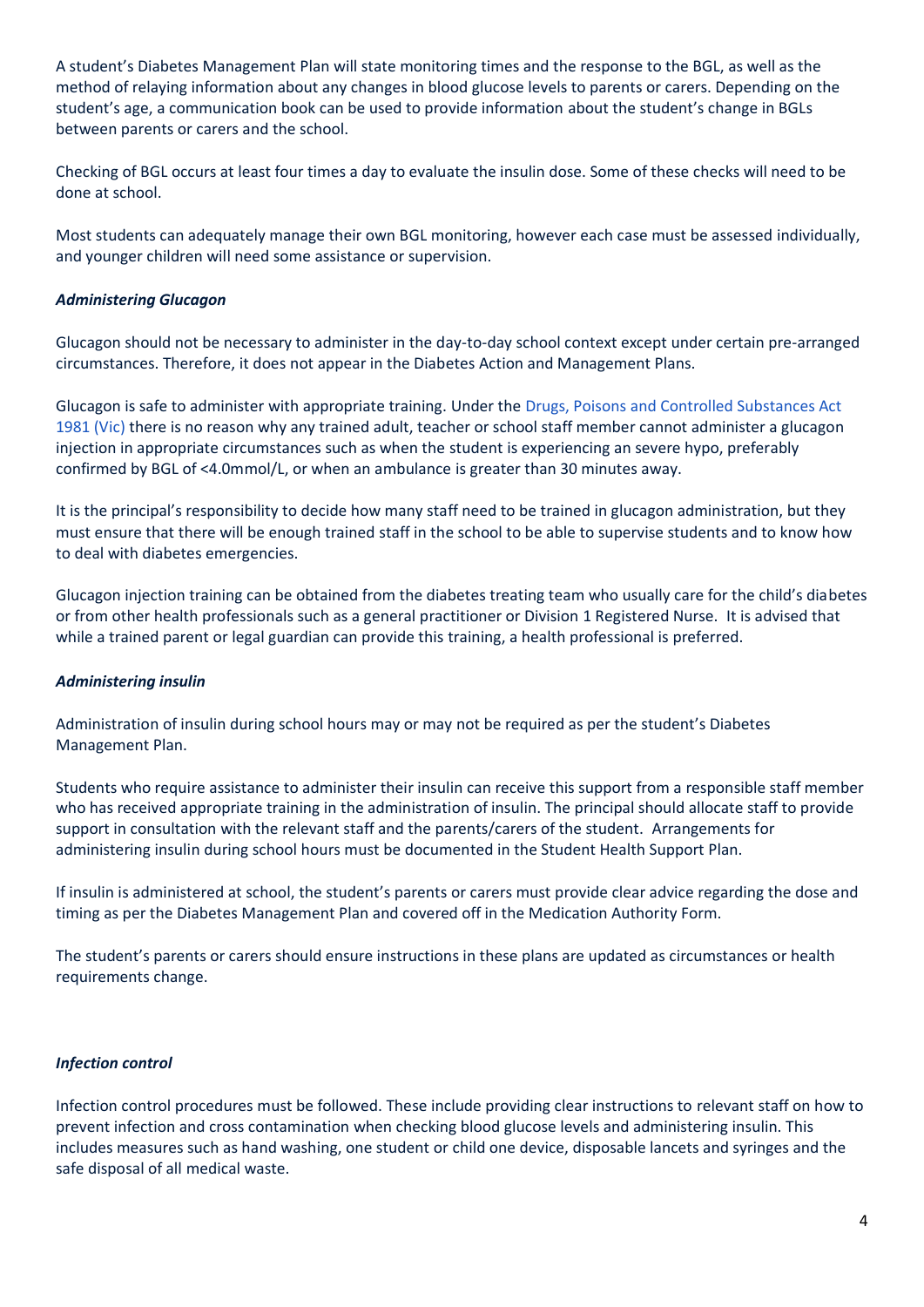# *Activities, special events, school camps and excursions*

Camps, excursions, and special events enhance self-esteem, promote confidence and independence and are an important part of school education. Students with diabetes can generally participate fully in camps, excursions, and special events.

Schools are required to make reasonable adjustments to enable the student to attend activities including excursions and camps.

- The student's Health Support Plan must be reviewed before a student attends an excursion or camp and a specific diabetes camp plan must be created by the student's treating medical team, in consultation with the parents or carers.
- Staff members who will aid with the diabetes management must be identified.
- Schools cannot require parental attendance as a condition of the student attending the excursion or camp. However, if the parents or carers wish to attend the excursion or camp and this is consistent with school policy and practice in relation to parents attending excursions or camps, then this may be agreed to at the discretion of the principal.
- Schools must develop risk assessment plans in consultation with the student's parents or carers that identify foreseeable risks and provide reasonable steps to minimise and manage those risks. The plan must consider the potential for injury to the student and/or others and include details about the camp or excursion, including the location, remoteness, risk-level of the activities, transport and sleeping arrangements, proposed supervision and information relating to the student's needs and diabetes.

If schools are providing food in the event of camps or other special events, reasonable adjustments must be made to allow students with diabetes to participate. A discussion with the parents or carers prior to the event, camp or excursion is recommended to develop an appropriate response for each case.

# *Classroom Management and Special Activities*

School staff should make reasonable adjustments in their management of classroom activities and other special events to ensure students with diabetes are able to engage in education and related activities fully and safely.

Strategies include restricting food-based rewards, ensuring suitable food or snack alternatives are available for class parties and altering food-based curriculum activities (such as cooking and hospitality) to improve safety for students with diabetes. Staff should note that food sharing between students is not safe for students with diabetes.

# **Physical activity**

Students should be encouraged to participate in physical activity as it has broad health and wellbeing benefits for the individual. However, special precautions are necessary for students with diabetes.

Exercise may affect blood glucose levels and as a result student's Diabetes Management Plans, Diabetes Action Plans and Health Support Plans must include specific advice on how staff should assist and monitor students participating in physical activity.

Exercise is not recommended when BGLs are outside of the target range particularly for students with high BGL levels as exercise may further increase BGLs.

Extra caution must be taken when considering water sports for young people with diabetes as the environmental factors combined with unstable BGLs may increase the risk of drowning. Refer to the student's Diabetes Management Plan and Diabetes Action Plan.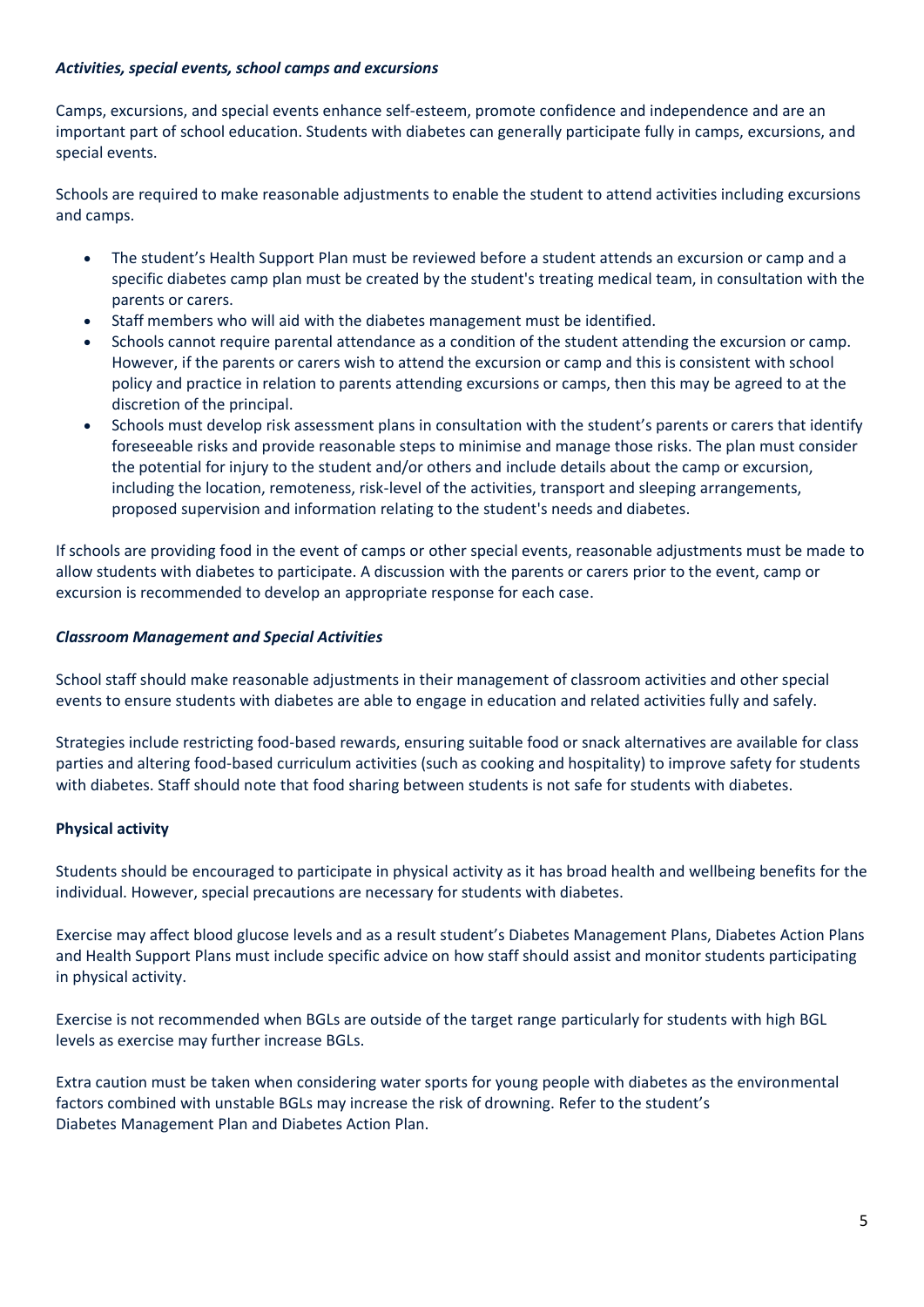# *Timing meals*

Most students will have a food plan that fits in with regular school and care routines, avoiding the need to eat regularly in class or at unusual times. Younger students may require extra supervision at meal and snack times to ensure they eat the food provided and do not share food with other students.

Meal requirements of students must be communicated to all supervising staff. All supervising staff must understand that students with diabetes cannot delay mealtimes and special consideration must be given to students with diabetes if an activity is running overtime. Families are responsible for providing schools with the food and drink needed by their child.

### *Exam support*

Young people perform best at tests and exams when their BGLs are in the target range.

For exam and assessment tasks, schools are required to make reasonable adjustments for students with type 1 diabetes. These could include:

- additional times for rest and to check their blood glucose levels before, during and after an exam, and/or take any medication
- consuming food and water to prevent and/or treat a hypoglycaemic episode
- easy access to toilets as high BG levels causes a need to urinate more frequently
- permission to leave the room under supervision.

Exam support for students with Type 1 diabetes includes schools ensuring that they consider the Special Entry Access Scheme in consultation with the student. For Year 11 and 12 students this should be done at the beginning of the VCE year.

Note: While most students with type 2 diabetes will not require additional adjustments, there be may some students with type 2 diabetes who require this extra support. Parents or carers may request further information from the student's treating medical team.

For more information, refer to [VCAA Special](https://www.vcaa.vic.edu.au/administration/special-provision/Pages/Index.aspx) Provision

# *Staff continuity*

Consideration should be given to maintaining adequately trained staff during times of staff changeover, while students are in the playground or under the supervision of relief, specialist and/or non-contact teachers.

# **DEFINITIONS**

#### **Annual Risk Management Checklist**

A tool for schools to review support processes and manage risks for students with type 1 diabetes. Refer to [Resources](https://www2.education.vic.gov.au/pal/diabetes/resources) tab for this checklist.

#### **Diabetes Action Plan**

A tailored plan written by the student's diabetes treating team for the urgent management of blood glucose highs and lows outside their target range.

# **Diabetes Management Plan**

A tailored plan written by the student's diabetes treating team prescribing type 1 diabetes management needs during school hours.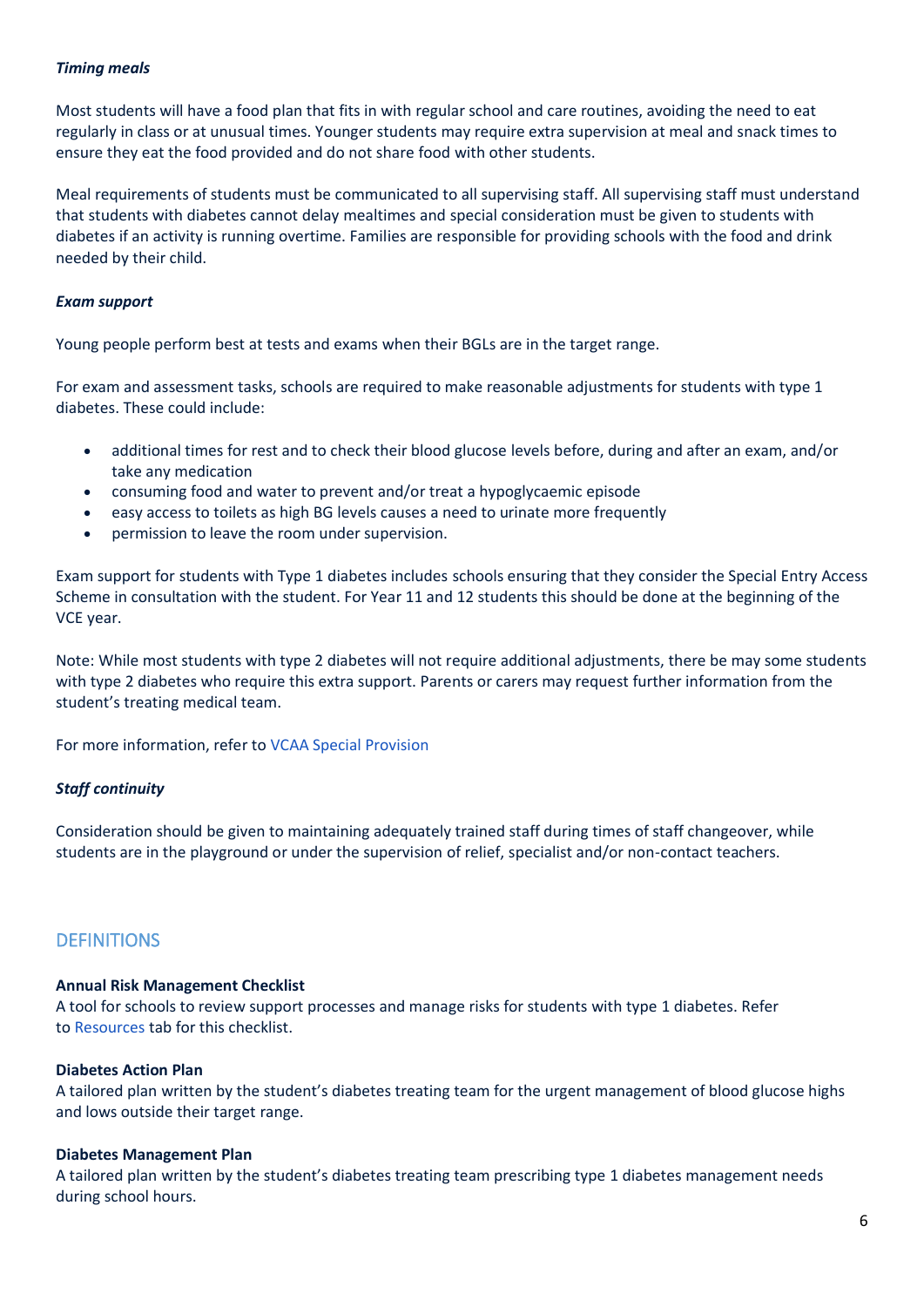# **Diabetes treating team**

The team of health professionals responsible for prescribing and overseeing treatment in the Diabetes Management and Diabetes Action Plans. The team may include an endocrinologist, paediatrician, dietitian, credentialed diabetes educator, social worker, mental health professional or general practitioner.

### **Hypoglycaemia (Hypo) — Low blood glucose**

Hypoglycaemia occurs when the blood glucose level drops below a normal level. Hypoglycaemia can be caused by too much insulin; delaying a meal; not enough food; or unplanned or unusual exercise. A 'hypo' can be dangerous if not treated promptly and can potentially cause irrational or confused behaviour, a seizure and possible loss of consciousness. It is important to treat hypos rapidly as students can feel unwell and their judgment and cognitive abilities may be impaired.

### **Hyperglycaemia (Hyper) — High blood glucose**

Hyperglycaemia is a condition in which the blood glucose increases above the normal level. Hyperglycaemia can be caused by insufficient insulin; too much food; common illness; and/or stress. This state should be avoided where possible and persistent high levels reported back to parents.

### **Hypo kit**

Includes prescribed fast-acting and slow-acting carbohydrates and is easily accessible by students and staff for prompt treatment of hypoglycaemia in line with the Diabetes Action Plan.

### **Medication Authority Form**

This form should be completed by the student's medical or health practitioner. It details medications required during regular school hours, specifying the dose, how it is to be administered and storage.

### **Personal liability of school employees**

The Department of Education and Training policy clarifying protections for teachers and other school employees against legal proceedings concerning personal injuries of students.

#### **Responsible staff**

Agree to undertake training and provide treatment and support to students with type 1 diabetes as outlined in the Diabetes Management Plan, Diabetes Action Plan and Student Health Support Plan.

#### **Student Health Support Plan**

A plan that outlines how the school will support a student's health care needs and adjust support their full participation in school life. An individualised plan must be developed in consultation with parents or carers and students (where applicable) for all students with type 1 diabetes. The Student Health Support Plan is based on health advice received from the student's diabetes treating team.

#### **Type 1 diabetes**

An auto-immune condition which occurs when the immune system damages the insulin producing cells in the pancreas. Insulin is the hormone that controls blood glucose levels (BGLs). This condition is predominantly treated with insulin replacement via multiple injections each day or a continuous infusion via a pump. Without insulin treatment, type 1 diabetes is life threatening.

#### **Type 2 diabetes**

Occurs when either insulin is not working effectively (insulin resistance), or the pancreas does not produce sufficient insulin (or a combination of both). Type 2 diabetes accounts for around 85 per cent of all cases of diabetes, but less than 5% of cases in the school-based population. Type 2 diabetes usually develops in adults over the age of 45 years, but it is increasingly occurring at a younger age. Type 2 diabetes is initially managed with a healthy diet and lifestyle and/or medication that could include tablets and/or insulin.

# **COMMUNICATION**

This policy will be communicated to our school community in the following ways: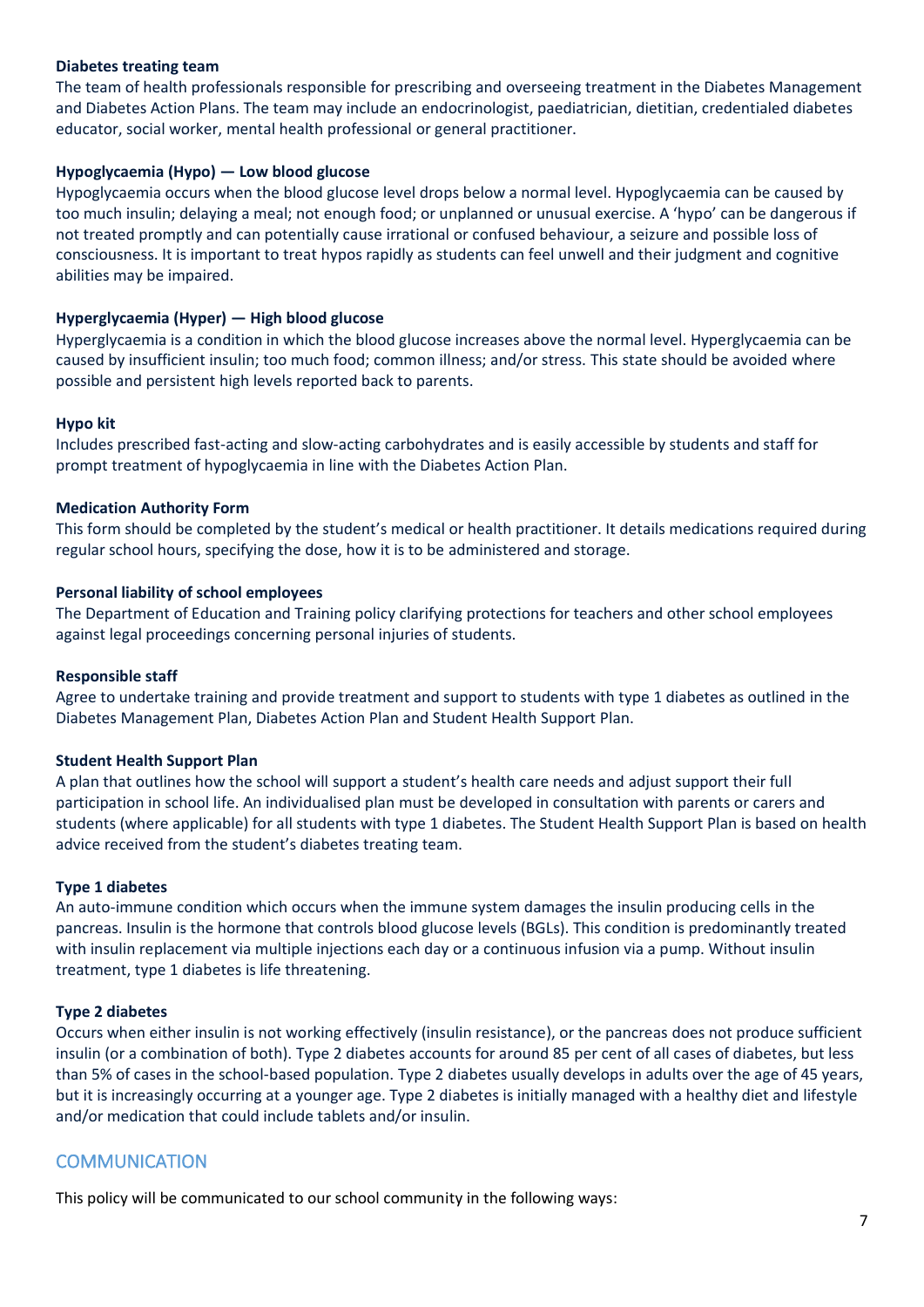- Included in staff induction processes
- Available publicly on our school's website
- Available publicly on Compass
- Included in transition and enrolment packs
- Included as annual reference in school newsletter
- Included in our staff handbook/manual
- Discussed at staff briefings/meetings as required
- Discussed at parent information nights/sessions
- Made available in hard copy from school administration upon request

# SUMMARY

- For each student diagnosed with epilepsy, schools must have in place:
	- o [Student Health Support](https://www.education.vic.gov.au/PAL/student-health-support-plan.docx) Plan outlining the school's role in supporting the student's health needs (including epilepsy)
	- o [Medication Authority](https://www.education.vic.gov.au/Documents/school/principals/health/medicationauthorityform.doc) Form for a student who requires regular (non-emergency) medication(s) to be administered at school and ensure a log is kept of any medicine administered
	- $\circ$  [Epilepsy Management](http://epilepsyfoundation.org.au/understanding-epilepsy/epilepsy-and-seizure-management-tools/epilepsy-plans/) Plan  $-$  signed by the treating doctor and provided to the school by the student's parents/carers
	- o [Emergency Medication Management](http://epilepsyfoundation.org.au/understanding-epilepsy/epilepsy-and-seizure-management-tools/epilepsy-plans/) Plan (if required) signed by a doctor and provided by the student's parents/carers
- Schools must refer to the [Guidance](https://www2.education.vic.gov.au/pal/epilepsy-and-seizures/guidance) tab for further advice on the management of students with epilepsy and for students who have a seizure.
- All relevant school staff who work directly with a student with epilepsy are required to receive training in:
	- o Epilepsy: An Introduction to Understanding and Managing Epilepsy (one hour eLearning module) or a suitable equivalent delivered by a recognised epilepsy provider
	- $\circ$  as required Epilepsy: Administration of Emergency Medication Parts 1 (theory) & Part 2 (practical) or a suitable equivalent delivered by a recognised epilepsy provider
- For each student that has been prescribed emergency medication, an up-to-date individual emergency medication kit must be easily accessible.
- Schools must provide a first aid response and post seizure support when a student has a non-epileptic seizure event. This includes preventing them from injuring themselves and staying with them until the seizure has finished. An ambulance should be called if the seizure lasts for more than 5 minutes, or if the person is unresponsive for more than 5 minutes.
- Schools should call an ambulance immediately if:
	- o you do not know the student
	- o it is the student's first seizure
	- o there is no epilepsy management plan
	- o a serious injury has occurred
	- o the seizure occurs in water
	- o you have reason to believe the student may be pregnant
	- o other factors outlined on the epilepsy management plan are occurring

# FURTHER INFORMATION AND RESOURCES

The Department's Policy and Advisory Library (PAL):

- **[Medication Policy](https://www2.education.vic.gov.au/pal/medication/policy)**
- **[First Aid for Students and Staff Policy](https://www2.education.vic.gov.au/pal/first-aid-students-and-staff/policy)**

Our School policies and documents:

• First Aid